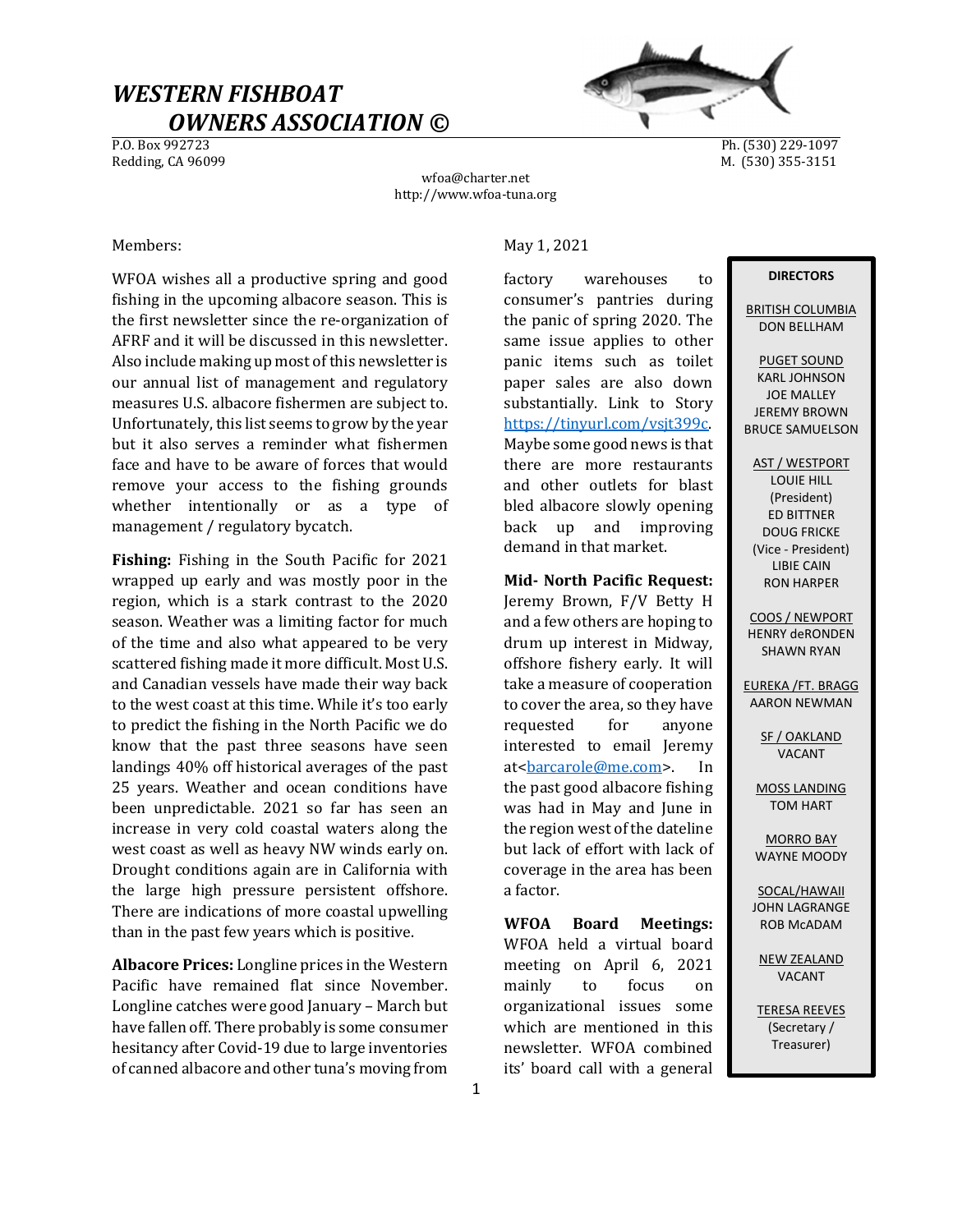membership meeting to satisfy our bylaw requirements. We appreciate those regular members that did call in and participate. We may do something similar in mid-June for anyone that wants to call in and get information prior to the season.

Directors: Since WFOA has not held any district membership meetings in the past year the present board was rolled over for 2021 or until districts can decide. WFOA is open to any members in districts nominating new directors until we can hold regular ones in the fall.

Election of Officers: Results for 2021 - Elected President – Louie Hill, Vice President-Doug Fricke, Secretary – Teresa Reeves

E-Board: Results Louie Hill, Wayne Moody, Karl Johnson, Doug Fricke, Shawn Ryan, John LaGrange.

AFRF Board: Rick Goche, Louie Hill, Shawn Ryan, Henry deRonden, John LaGrange, Doug Fricke, Karl Johnson, Alternates Ron Harper, Jeremy Brown

Note: The 2021 AFRF board also has seven buyer members for 2021.

Membership Dues 2021: WFOA thanks all that have paid dues for the 2021 year. An invoice was re-sent on April 23, 2021. We appreciate those that pay every year and keep this voluntary association going. We cannot do it only by dues as the shrinking of the fleet continues.

Annual Raffle: Thanks to those that participated in the annual raffle. We also thanks companies such as Englund marines, DaYang Seafoods, Cabela's, and Ocean Imaging for their donations of prizes. Winners were John McKinnon, Richard Ogg, Ron Harper, and others. WFOA will begin a new round of raffle ticket sales for a drawing next spring.

American Fishermen's Research Foundation: (AFRF) which WFOA has managed since 1971 adopted changes where buyers advocated to reorganize the fee structure and make AFRF separate from WFOA. After nearly a year of

meetings this was adopted beginning for 2021 north Pacific landings. New fees would be \$20/st on first 400 tons purchased and \$10/st on any tonnage over. To be a processors/director the buyers have to commit to paying in \$8,000 if their annual sales exceed one million dollars and \$2,000 if less. Nine buyers to date have signed the new contract and seven have committed to be directors. There is a job description for an AFRF manager being floated. If interested contact us and we will steer you in the right direction. Cooperative research will continue with albacore bio-sampling, possible tagging, public education and other projects.

FYI, I no longer officially manage AFRF as of April 1, 2021 except for needs of the organization through a transition period when a new director/manger can be selected. However, I will maintain my position as WFOA manager through 2021. I can be contacted with questions about either. WFOA is at a crossroads. A few dedicated people have been keeping it together but as the fleet ages the apathy and non-involvement increases. That is nothing unique to WFOA but you are at this time on the verge of losing your fishery and access. It may not happen overnight but all the tools are in place. To keep our place in bodies that may intentionally but most like nonintentionally reduce your access requires some investment of dues, assessments and time. I thank those that have hung in and the moment has arrived to step up.

Tonnage Assessment: In order to cover some of the lost revenue we received from AFRF the WFOA board approved a voluntary assessment be set up for 2021 which members can have buyers deduct the fee at the point of landing from participating buyers and paid to WFOA for mainly management representation. Vessel owners will receive a description of this program and a release form in this newsletter or in a separate mailer or email.

MANAGEMENT & REGULATION: Much of HMS management such as the Management Strategy Evaluation (MSE) have been delayed for a year with COVID-19 as well as other management of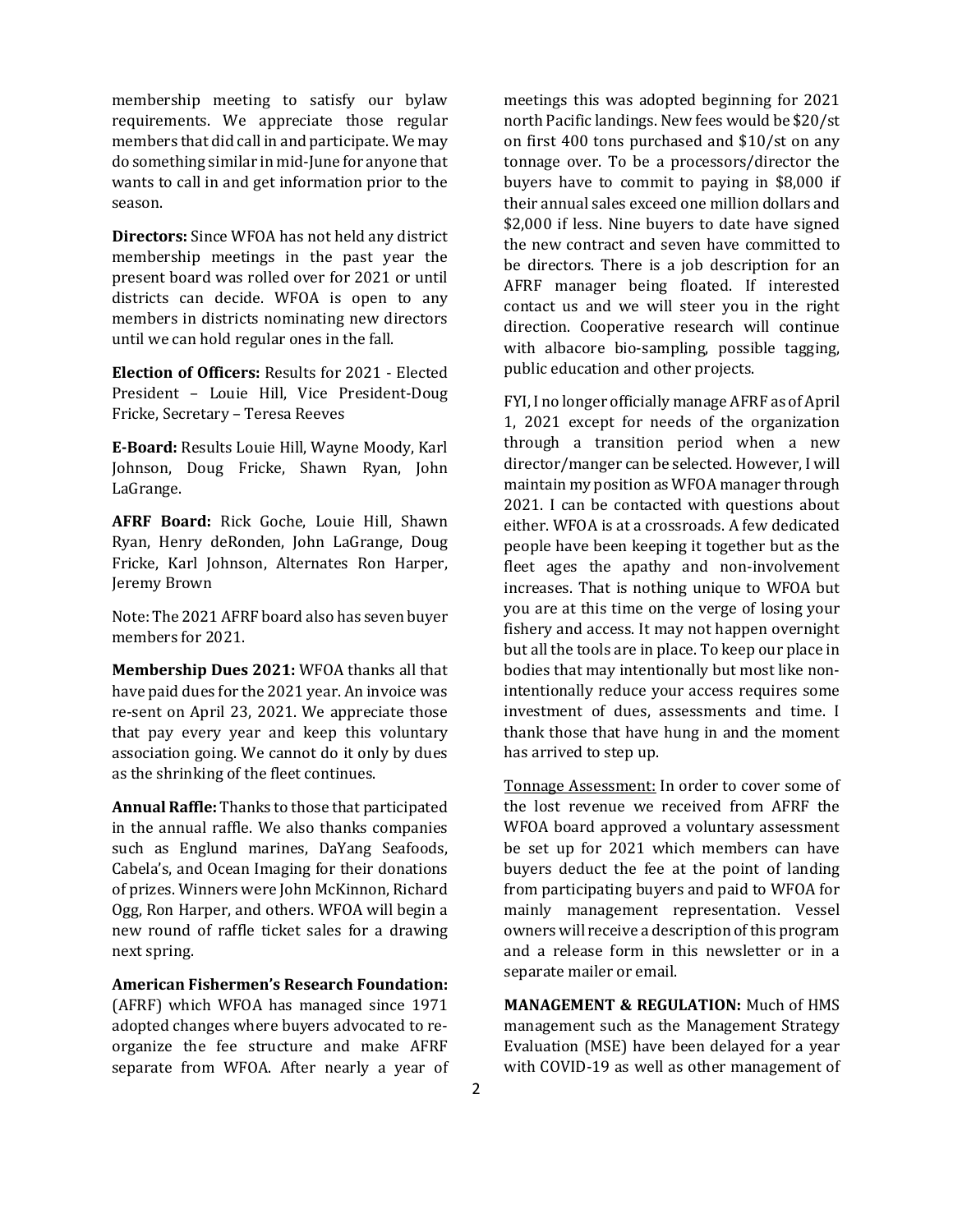albacore that may be on different agendas. The international bodies have primarily stayed focused on other HMS species. We expect that to change later in 2021. The board stressed the need to keep in the game with items such as 30/30 in the works, the finalization of MSE, and a gamut of regulatory and management issues on the back burners that will soon be issue to deal with to maintain access to the fisheries of all types.

U.S./Canada Treaty Issues: Although the treaty regime will not be renegotiated until 2022 the latest data exchange this past week showed the following results for 2020.

Total U.S albacore landings in 2020 were 7,316 mt (8,047 st) with 78% caught in the U.S. EEZ, 9% in the Canadian EEZ, and 12% on the high seas. Logbook coverage was 69%. 31 U.S. vessels fished in the Canadian EEZ and the U.S. total number of vessels was 401 vessels. 10 U.S. vessels landed albacore in Canada.

Total Canadian catch was 2,356 mt (2,591 st), with 71% caught in the Canadian EEZ, 20% in the U.S. EEZ, and 9% on the high seas. 34 Canadian vessels fished in the US EEZ out of the 45 allowed and 103 in the Canadian waters. Logbook coverage was 100%.

The reduced Canadian effort in U.S. waters in 2020 was a result of Covid-19 and its effect on the blast markets which Canadians depend on exclusively. U.S. effort overall was also down close to 30% again much related to the markets plus poor weather coastwise.

The Pacific Fishery Management Council (PFMC) California Seat: In March we announced that WFOA supports Mike Conroy (PCFFA) in his attempt to secure a seat on the Pacific Management Council and we sent a letter to California's governor's office supporting that goal. Since then, we sent letter of support for continued representation on the PFMC by Christa Svensson who is nearing the end of her first term. She now is employed by Tri-Marine International.

NOAA Head Appointed: To lead NOAA, Biden has tapped Richard Spinrad, a professor of oceanography at Oregon State University with decades of experience as both a scientist and an executive. The position was left vacant during the Trump administration.

Spinrad, who's also a member of the Ocean Studies Board of the National Academies of Sciences, Engineering and Medicine, retired in 2016 as NOAA's chief scientist, after former President Obama appointed him to the post in 2014. His resume includes stints as vice president for research at Oregon State and as the head of NOAA's research office and the National Ocean Service. He also co-led a White House committee that developed the nation's first set of priorities for ocean research.

He served as a senior executive with the Navy and in 2003 received the Distinguished Civilian Service Award, the Navy's highest award for civilians.

HB 8632, the "30-30 Bill": This legislation has some provisions that are targeting commercial fishermen through a section on Marin Protected Areas. The "30/30" nickname comes from the legislation's goal to have 30% of the United States waters set aside as conservation areas by 2030. If passed, it could stop commercial fishing in these areas but could allow sport fishing. The top-down approach will have cabinet level appointees approving the sites in which commercial fishing would be banned.

Link: https://tinyurl.com/yd87nm3o

Bill Text: https://tinyurl.com/4yhttd5h

Background Article: Wyss Foundation Launches \$1 Billion Campaign to Help Conserve 30% of the Planet by 2030:

See: https://tinyurl.com/3udna6yr

April 2019 Greenpeace publication representing the findings of a joint project between Greenpeace, Oxford University, and the University of York.